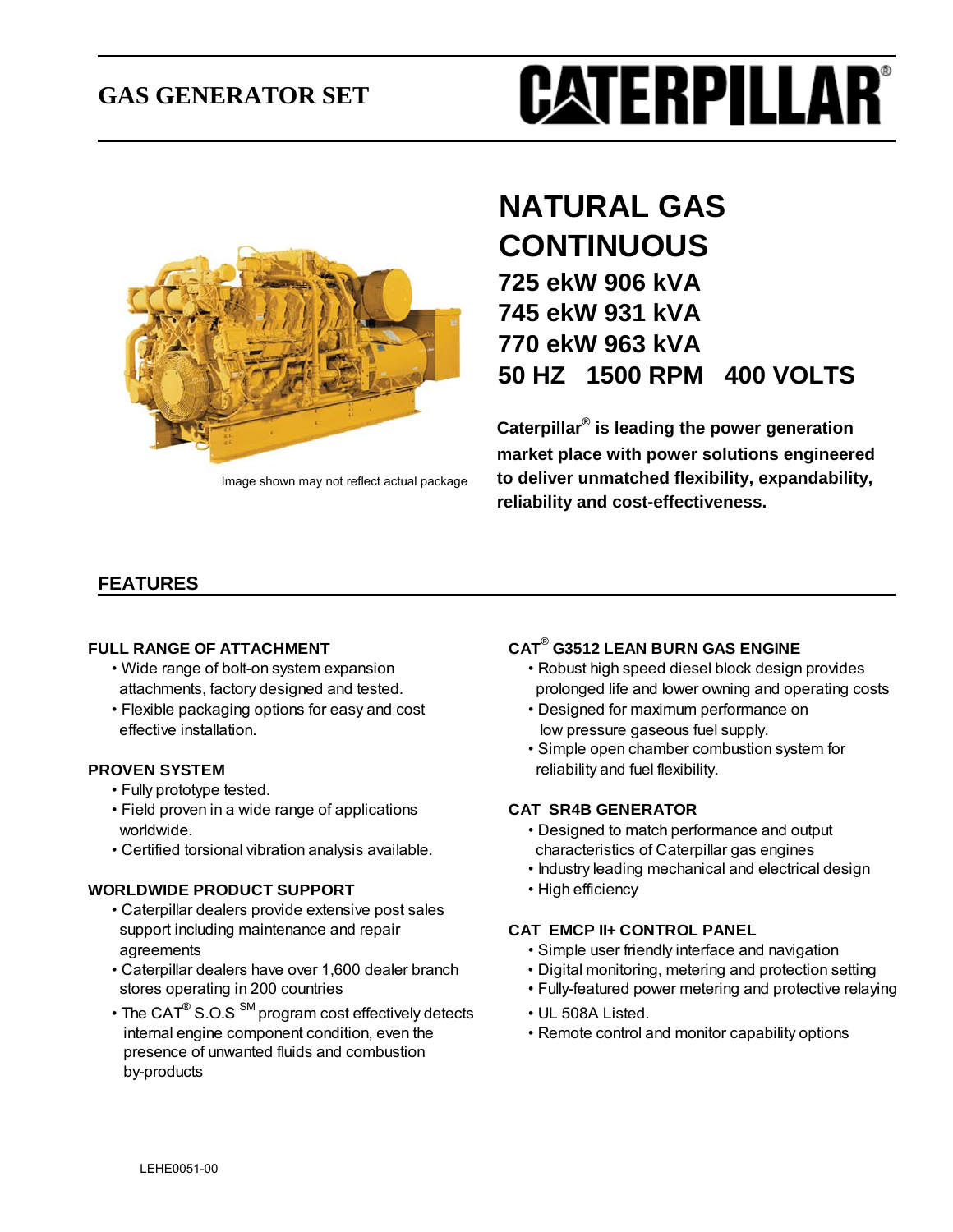50 Hz 1500 rpm 400 Volts

# **CATERPILLAR®**

### **FACTORY INSTALLED STANDARD & OPTIONAL EQUIPMENT**

| <b>System</b>              | <b>Standard</b>                                                                      | <b>Optional</b>                                          |
|----------------------------|--------------------------------------------------------------------------------------|----------------------------------------------------------|
| Air Inlet                  | Air cleaner; intermediate duty with service indicator                                | Ship-loose air cleaner                                   |
|                            |                                                                                      | Air inlet adapter                                        |
| Control                    | EMCP II+                                                                             | Communications Module (PL1000T, PL1000E)                 |
|                            | Instrument panel on engine                                                           | Alarm module                                             |
|                            |                                                                                      | Customer interface module                                |
|                            |                                                                                      | Synchronizing module                                     |
| <b>Cooling</b>             | Combined jacket water and oil cooler circuit                                         | Corrosion resistant aftercooler                          |
|                            | Engine driven JW pump; Thermostats and housing                                       | Raw water aftercooler                                    |
|                            | Separate aftercooler circuit                                                         | Temperature regulator for high temperature cooling       |
|                            | Single-stage for wet manifold; Two-stage for dry manifold                            | (option for a cogeneration system)                       |
|                            | Engine driven AC pump; Second-stage thermostat and housing Inlet/Outlet connections. |                                                          |
|                            |                                                                                      | Expansion and overflow tank                              |
|                            |                                                                                      | Water level switch gauge                                 |
| <b>Exhaust</b>             | Wet exhaust manifold for standard emission                                           | Flexible fitting; Elbow; Flange and Expander             |
|                            | Dry exhaust manifold for low emission                                                | Muffler and spark-arresting muffler with companion       |
|                            |                                                                                      | flanges.                                                 |
| Fuel                       | Gas pressure regulator                                                               | High Btu carburetor mixer                                |
|                            | Requires 10.3 to 34.5 kPa (1.5 to 5 psi) supplied gas pressure Gas filter            |                                                          |
|                            | Natural gas carburetor for standard emission                                         | Gas shutoff valve                                        |
|                            | Dual rear inlet connections                                                          |                                                          |
|                            | Deltec natural gas carburetor for low emission                                       |                                                          |
|                            | (31.5 to 47.2 MJ/Nm <sup>3</sup> venturi standard)                                   |                                                          |
|                            | RH inlet connection                                                                  |                                                          |
|                            | Fuel system is sized for 31.5 to 47.2 MJ/Nm <sup>3</sup> (800 to 1200 Btu/s          |                                                          |
| Generator                  | SR4B generator, includes:                                                            | Set mounted circuit breakers                             |
|                            | PM excited, form wound with Class H insulation                                       | Medium voltage generator                                 |
|                            | <b>Stator RTDs</b>                                                                   | Bearing temperature detectors (RTD)                      |
|                            | Caterpillar's Digital Voltage Regulator (CDVR) including                             | Low voltage extension box                                |
|                            | <b>KVAR/PF control</b>                                                               | Cable access box                                         |
|                            | Space heater                                                                         | Air filter for generator                                 |
|                            |                                                                                      | European bus bar                                         |
| Governing                  | Woodward 2301A Speed Control for standard emission                                   | Ship-loose 2301A Speed Controller                        |
|                            | Woodward ProAct Speed Control for low emission                                       | 2301A load sharing governor                              |
|                            |                                                                                      | 2301D dual gain governor                                 |
|                            |                                                                                      | 8290 load sharing module                                 |
| Ignition                   | Caterpillar Electronic Ignition System (E.I.S.)                                      |                                                          |
|                            | including detonation sensing timing                                                  |                                                          |
| Lubrication                | Crankcase breather; top mounted                                                      | Oil level requaltor                                      |
|                            | Oil cooler                                                                           | Oil pan drain valve                                      |
|                            | Oil filter                                                                           | Sump pump<br>Prelube pump                                |
|                            | Shallow oil pan                                                                      |                                                          |
| <b>Mounting</b>            | 330 mm, industrial type rail, engine-generator mounting                              | Lubricating oil<br>Spring type vibration Isolators       |
|                            |                                                                                      | Rubber type isolator pad                                 |
| <b>Protection</b>          | Shutoff solenoid; 24VDC, ETR                                                         |                                                          |
|                            | Detonation shutdown                                                                  |                                                          |
| <b>Starting / Charging</b> | Dual 24 VDC starting motors                                                          | Battery charger; Charging alternator                     |
|                            |                                                                                      | Battery set, cable and rack                              |
|                            |                                                                                      | Oversized battery; Lacket water heater;                  |
| <b>General</b>             | Paint -- Caterpillar Yellow (engine and generator)                                   | EEC D.O.I certification                                  |
|                            |                                                                                      |                                                          |
|                            |                                                                                      |                                                          |
|                            | Crankshaft vibration damper and guard<br>Lifting eyes                                | Crankcase explosion relief valve<br>Engine barring group |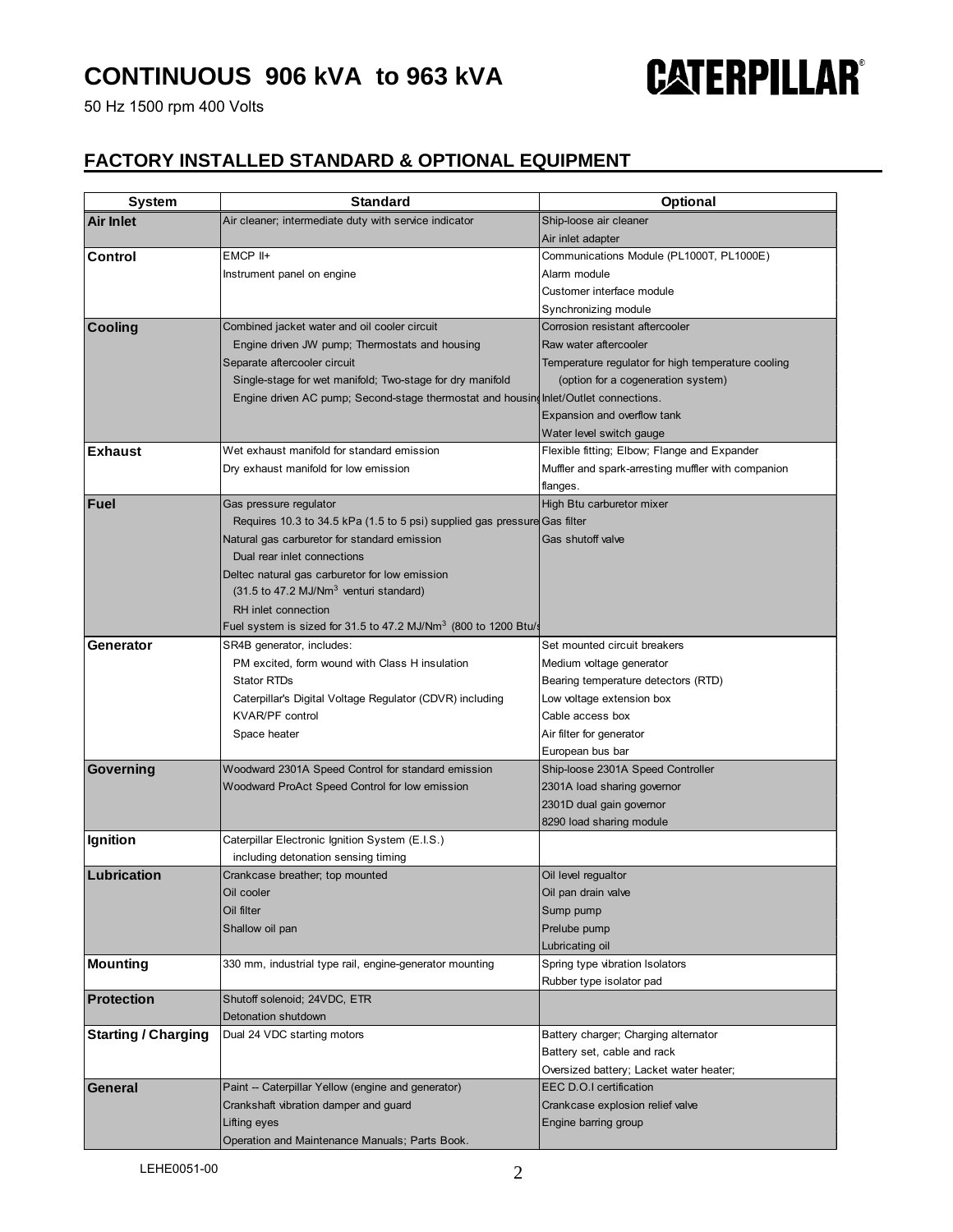50 Hz 1500 rpm 400 Volts

## **CATERPILLAR®**

#### **SPECIFICATIONS**

| <b>CAT LEAN BURN GAS ENGINE</b>                    |                                                  | <b>CAT EMCPII+ CONTROL PA</b>                |
|----------------------------------------------------|--------------------------------------------------|----------------------------------------------|
| G3512 LE SCAC 4-stroke-cycle, spark-ignited engine |                                                  | • Power by 24 volts DC                       |
| Number of Cylinders                                |                                                  | • NEMA 12, IP44 dust-prod<br>V <sub>12</sub> |
| Bore --- $mm$ (in)                                 | 170(6.7)                                         | • Lockable hinged door                       |
| Stroke --- mm (in)                                 | 190 (7.5)                                        | · Single-location customer                   |
| Displacement --- L (cu in)                         | 51.8 (3158)                                      | • Auto start/stop control sw                 |
| Compression Ratio (512GEX1 & 512GEX5) ---          |                                                  | • Voltage adjustment poter<br>11:01          |
| Compression Ratio (512GEX3)                        |                                                  | • True RMS AC metering.<br>12:01             |
| Aspiration                                         | <b>Turbocharged Separate Circuit Aftercooled</b> | • Pruge cycle and staged s                   |
| Cooling Type (511GEX1)                             | JW & O/C combined. SCAC                          | . Digital indication for:                    |
| Cooling Type (512GEX3)                             | JW & O/C combined, two stage SCAC                | <b>RPM</b>                                   |
| Cooling Type (512GEX5)                             | JW & O/C combined, two stage SCAC                | Operating hours                              |
| <b>Fuel System</b>                                 | Low Pressure                                     | Oil pressure                                 |
| Governor Type (512GEX1)                            | Woodward 2301A                                   | Coolant temperature                          |
|                                                    | Woodward ProAct II                               | DC voltage                                   |

#### **CAT SR4B GENERATOR**

| 695                     | System diagnostic codes                          |
|-------------------------|--------------------------------------------------|
| <b>Permanent Magnet</b> | . Shutdown with indicating lights:               |
| 0.7333                  | Low oil pressure                                 |
| 4                       | High coolant temperature                         |
|                         | High oil temperature                             |
| 6                       | Overspeed                                        |
| Class H                 | Overcrank                                        |
| Drip proof IP22         | Emergency stop                                   |
| Pilot shaft             | High inlet air temperature (for TA engine only)  |
| 125%                    | Detonation sensitive timing (for LE engine only) |
| less than $3.0\%$       | • Programmable protective relaying functions:    |
| <b>CDVR</b>             | Under / Over voltage                             |
| $+/- 5.0\%$             | Under / Over frequency                           |
| $+/- 0.5%$              | Overcurrent                                      |
| $+/- 0.5\%$             | Reverse power                                    |
| less than 50            | • Spare indicator LEDs                           |
|                         |                                                  |

**Consult your Caterpillar dealer for available voltage**

#### **CAT EMCPII+ CONTROL PANEL**

- Power by 24 volts DC
- 2 NEMA 12, IP44 dust-proof enclosure
- 7) Lockable hinged door
- 5) Single-location customer connection
- Bishlacement ---- Auto start/stop control switch
- 1 Voltage adjustment potentiomenter
- 11 True RMS AC metering, 3 phase
- d Pruge cycle and staged shutdown logic

| • Digital indication for:                        |
|--------------------------------------------------|
| RPM                                              |
| Operating hours                                  |
| Oil pressure                                     |
| Coolant temperature                              |
| DC voltage                                       |
| L-L volts, L-N volts, phase amps, Hz,            |
| ekW, kVA, kVAR, kWhr, %kW, pf                    |
| System diagnostic codes                          |
| • Shutdown with indicating lights;               |
| Low oil pressure                                 |
| High coolant temperature                         |
| High oil temperature                             |
| Overspeed                                        |
| Overcrank                                        |
| Emergency stop                                   |
| High inlet air temperature (for TA engine only)  |
| Detonation sensitive timing (for LE engine only) |
| • Programmable protective relaying functions:    |
| Under / Over voltage                             |
| Under / Over frequency                           |
| Overcurrent                                      |
| Reverse power                                    |
| • Spare indicator LEDs                           |
| • Spare alarm/shutdown inputs                    |

Materials and specifications are subject to change without notice. The International System of Units (SI) is used in this publication.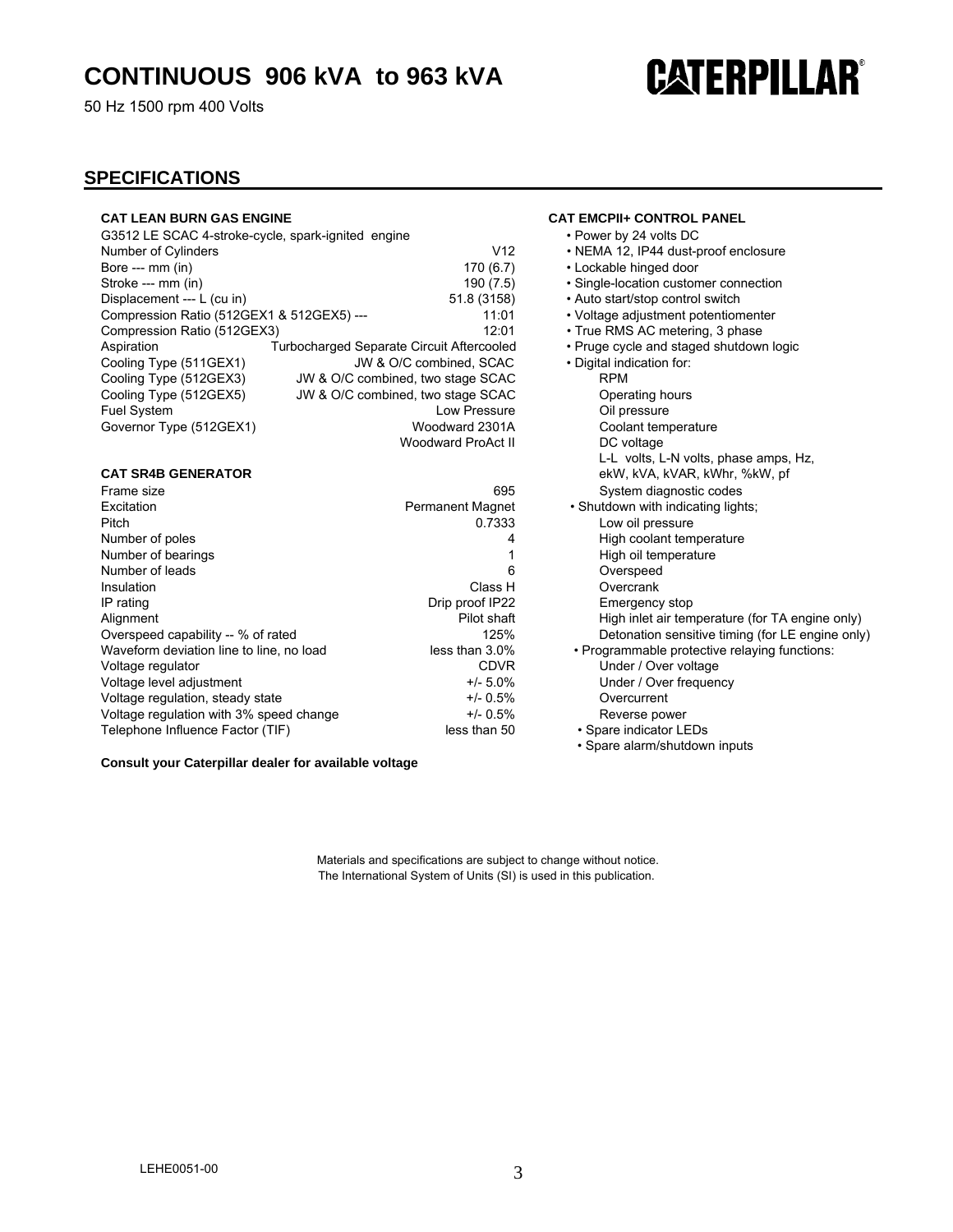50 Hz 1500 rpm 400 Volts

#### **TECHNICAL DATA**

| G3512 Gas Generator Set                            |                      | Feature Code 512GEX1 |                          |                          |
|----------------------------------------------------|----------------------|----------------------|--------------------------|--------------------------|
|                                                    |                      | <b>DM 5210</b>       | <b>DM 8669</b>           | <b>DM 5158</b>           |
| Emission level $(NO_x)$                            | mg/Nm <sup>3</sup>   | Standard Emission    | <b>Standard Emission</b> | <b>Standard Emission</b> |
| Aftercooler SCAC                                   | Deg C                | 32                   | 43                       | 54                       |
| Package Performance (1)                            |                      |                      |                          |                          |
| Power Rating @ 0.8 pf (w/ water pumps and w/o fan) | ekW<br>Continuous    | 770                  | 745                      | 725                      |
| Power Rating @ 0.8 pf (w/ water pumps and w/o fan) | kVA<br>Continuous    | 963                  | 931                      | 906                      |
| Power Rating @ 1.0 pf (w/ water pumps and w/o fan) | ekW Continuous       | 776                  | 754                      | 732                      |
| Electric Efficiency @ 1.0 pf (ISO 3046/1) (2)      | %                    | 34.4                 | 34                       | 33.5                     |
| Mechanical Power (w/ water pumps and w/o fan)      | bkW                  | 803                  | 781                      | 758                      |
| <b>Fuel Consumption (3)</b>                        |                      |                      |                          |                          |
| 100% load w/o fan                                  | Nm <sup>3</sup> /hr  | 228                  | 225                      | 221                      |
| 75% load w/o fan                                   | $Nm^3/hr$            | 181                  | 177                      | 173                      |
| 50% load w/o fan                                   | Nm <sup>3</sup> /hr  | 127                  | 125                      | 123                      |
| <b>Altitude Capability</b>                         |                      |                      |                          |                          |
| At 25 Deg C (77 Deg F) ambient, above sea level    | м                    | 1006                 | 1006                     | 1006                     |
| <b>Cooling System</b>                              |                      |                      |                          |                          |
| Ambient air temperature                            | Deg C                | 25                   | 25                       | 25                       |
| Jacket water temperature (Maximum outlet)          | Deg C                | 99                   | 99                       | 99                       |
| <b>Exhaust System</b>                              |                      |                      |                          |                          |
| Combustion air inlet flow rate                     | Nm <sup>3</sup> /min | 54.7                 | 53.4                     | 51.9                     |
| Exhaust stack gas temperature                      | Deg C                | 456                  | 462                      | 467                      |
| Exhaust gas flow rate                              | Nm <sup>3</sup> min  | 58.8                 | 57.3                     | 55.7                     |
| <b>Heat Rejection</b>                              |                      |                      |                          |                          |
| Heat rejection to jacket water and oil cooler      | kW                   | 626                  | 642                      | 656                      |
| Heat rejection to AC                               | kW                   | 154                  | 136                      | 119                      |
| Heat rejection to exhaust (LHV to 25 Deg C)        | kW                   | 617                  | 607                      | 598                      |
| Heat rejection to exhaust (LHV to 120 Deg C)       | kW                   | 467                  | 463                      | 458                      |
| Heat rejection to atmosphere from engine           | kW                   | 80                   | 80                       | 80                       |
| Heat rejection to atmosphere from generator        | <b>kW</b>            | 34.6                 | 33.5                     | 32.6                     |
| Generator                                          |                      |                      |                          |                          |
| Frame                                              |                      | 695                  | 697                      | 697                      |
| Temperature rise                                   | Deg C                | 105                  | 80                       | 80                       |
| Motor starting capability $@30\%$ voltage dip (4)  | skVA                 | 2521                 | 2521                     | 2521                     |
| Emissions (5)                                      |                      |                      |                          |                          |
| $NO_x \text{ @ } 5\%$ O2 (dry)                     | mg/Nm <sup>3</sup>   | 839                  | 825                      | 795                      |
| CO @ 5% O2 (dry)                                   | mg/Nm <sup>3</sup>   | 881                  | 878                      | 875                      |
| THC @ 5% O2 (dry)                                  | mg/Nm <sup>3</sup>   | 1639                 | 1589                     | 1539                     |
| NMHC @ 5% O2 (dry)                                 | mg/Nm <sup>3</sup>   | 246                  | 239                      | 231                      |
| Exhaust O2 (dry)                                   | $\%$                 | 7.6                  | 7.6                      | 7.5                      |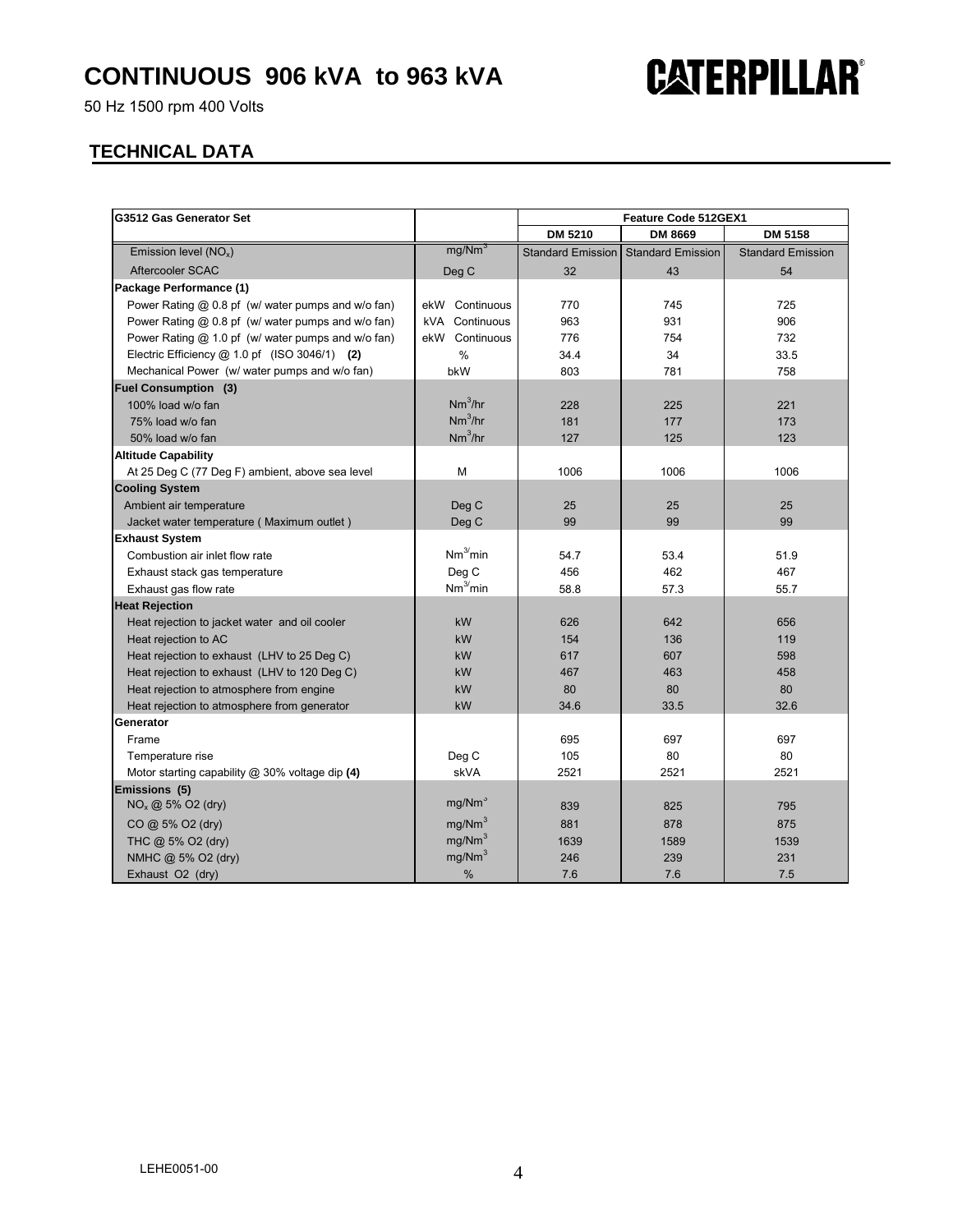50 Hz 1500 rpm 400 Volts

## **CATERPILLAR®**

### **TECHNICAL DATA**

| G3512 Gas Generator Set                            |                      | 512GEX5            | 512GEX3        |         |
|----------------------------------------------------|----------------------|--------------------|----------------|---------|
|                                                    |                      | DM 1976            | <b>DM 1957</b> | DM 1954 |
| Emission level $(NO_x)$                            | mg/Nm <sup>3</sup>   | 250                | 500            | 250     |
| Aftercooler SCAC, Stage 1                          | Deg C                | 70                 | 70             | 70      |
| Aftercooler SCAC, Stage 2                          | Deg C                | 32                 | 32             | 32      |
| Package Performance (1)                            |                      |                    |                |         |
| Power Rating @ 0.8 pf (w/ water pumps and w/o fan) | ekW Continuous       | 770                | 770            | 770     |
| Power Rating @ 0.8 pf (w/ water pumps and w/o fan) | kVA Continuous       | 963                | 963            | 963     |
| Power Rating @ 1.0 pf (w/ water pumps and w/o fan) | ekW Continuous       | 776                | 776            | 776     |
| Electric Efficiency @ 1.0 pf (ISO 3046/1) (2)      | $\%$                 | 35.5               | 37.5           | 36.6    |
| Mechanical Power (w/ water pumps and w/o fan)      | bkW                  | 803                | 803            | 803     |
| <b>Fuel Consumption (3)</b>                        |                      |                    |                |         |
| 100% load w/o fan                                  | $Nm^3/hr$            | 221                | 209            | 215     |
| 75% load w/o fan                                   | $Nm^3/hr$            | 172                | 163            | 169     |
| 50% load w/o fan                                   | $Nm^3/hr$            | 122                | 117            | 121     |
| <b>Altitude Capability</b>                         |                      |                    |                |         |
| At 25 Deg C (77 Deg F) ambient, above sea level    | M                    | 200                | 350            | 200     |
| <b>Cooling System</b>                              |                      |                    |                |         |
| Ambient air temperature                            | Deg C                | 25                 | 25             | 25      |
| Jacket water temperature (Maximum outlet)          | Deg C                | 99                 | 99             | 99      |
| <b>Exhaust System</b>                              |                      |                    |                |         |
| Combustion air inlet flow rate                     | Nm <sup>3</sup> /min | 60                 | 55.5           | 58.4    |
| Exhaust stack gas temperature                      | Deg C                | 516                | 496            | 493     |
| Exhaust gas flow rate                              | Nm <sup>3</sup> /min | 63.3               | 59.6           | 62.5    |
| <b>Heat Rejection</b>                              |                      |                    |                |         |
| Heat rejection to jacket water and oil cooler      | kW                   | 377                | 443            | 441     |
| Heat rejection to AC - Stage 1                     | kW                   | <b>Consult ASC</b> | 65             | 80      |
| Heat rejection to AC - Stage 2                     | kW                   | <b>Consult ASC</b> | 58             | 62      |
| Heat rejection to exhaust (LHV to 25 Deg C)        | kW                   | 787                | 700            | 738     |
| Heat rejection to exhaust (LHV to 120 Deg C)       | kW                   | 594                | 525            | 546     |
| Heat rejection to atmosphere from engine           | kW                   | 92                 | 80             | 80      |
| Heat rejection to atmosphere from generator        | kW                   | 34.6               | 34.6           | 34.6    |
| Generator                                          |                      |                    |                |         |
| Frame                                              |                      | 695                | 695            | 695     |
| Temperature rise                                   | Deg C                | 105                | 105            | 105     |
| Motor starting capability $@30\%$ voltage dip (4)  | skVA                 | 2521               | 2521           | 2521    |
| Emissions (5)                                      |                      |                    |                |         |
| $NO_x \textcircled{a} 5\%$ O2 (dry)                | mg/Nm <sup>3</sup>   | 250                | 500            | 250     |
| $CO$ @ 5% O2 (dry)                                 | mg/Nm <sup>3</sup>   | 1004               | 983            | 963     |
| THC @ 5% O2 (dry)                                  | mg/Nm <sup>3</sup>   | 2459               | 2171           | 2565    |
| NMHC @ 5% O2 (dry)                                 | mg/Nm <sup>3</sup>   | 369                | 326            | 385     |
| Exhaust O2 (dry)                                   | $\%$                 | 9.7                | 9.3            | 9.7     |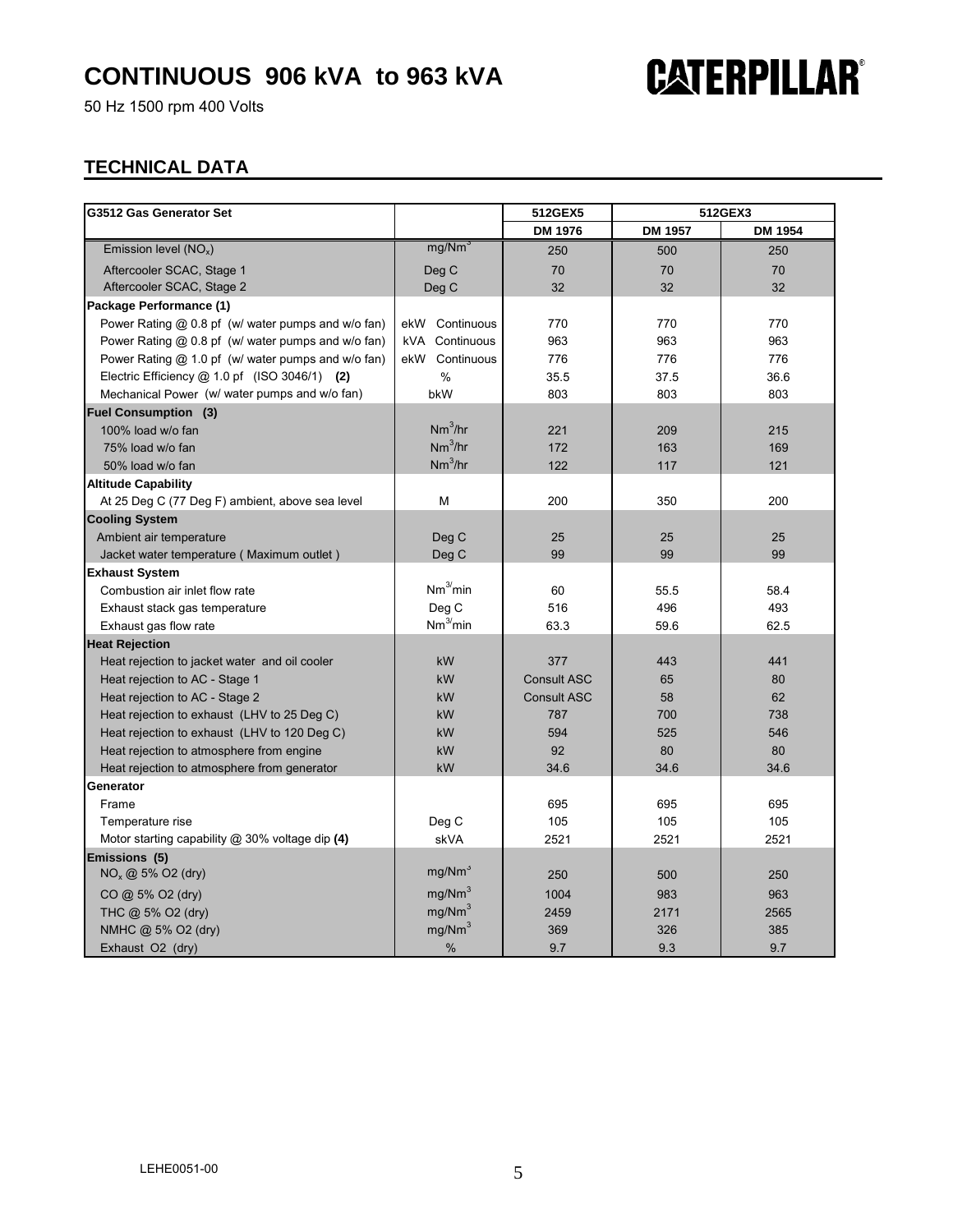50 Hz 1500 rpm 400 Volts

# **CATERPILLAR®**

### **RATING DEFINITIONS AND CONDITIONS**

(1) **Continuous** --- Maximum output available for an unlimited time

**Ratings** are based on pipeline natural gas having a Low Heat Value (LHV) of 35.6 MJ/Nm<sup>3</sup> (905 Btu/ft<sup>3</sup>) and 80 Caterpillar Methane Number. For values in excess of altitude, ambient temperature, inlet/exhaust restriction, or different from the conditions listed, contact your local Caterpillar dealer.

(2) **Efficiency** of standard generator is used. For higher efficiency generators, contact your local Caterpillar dealer.

(3) **Ratings and fuel consumption** are based on ISO3046/1 standard reference conditions of 25 deg C (77 deg F) of ambient temperature and 100 kPa (29.61 in Hg) of total barometic pressure, 30% relative humidity with 0, +5% fuel tolerance.

(4) Assume synchronous driver

(5) **Emissions data** measurements are consistent with those described in EPA CFR 40 Part 89 Subpart D & E and ISO8178-1 for measuring HC, CO, PM,  $NO<sub>x</sub>$ . Data shown is based on steady state engine operating conditions of 25 deg C (77 deg F), 96.28 kPa (28.43 in Hg) and fuel having a LHV of 35.6 MJ/Nm<sup>3</sup> (905 Btu/cu ft) and 80 Caterpillar Methane Number at 101.60 kPa (30.00 in Hg) absolute and 0 deg C (32 deg F). Emission data shown is subject to instrumentation, measurement, facility, and engine fuel system adjustment.